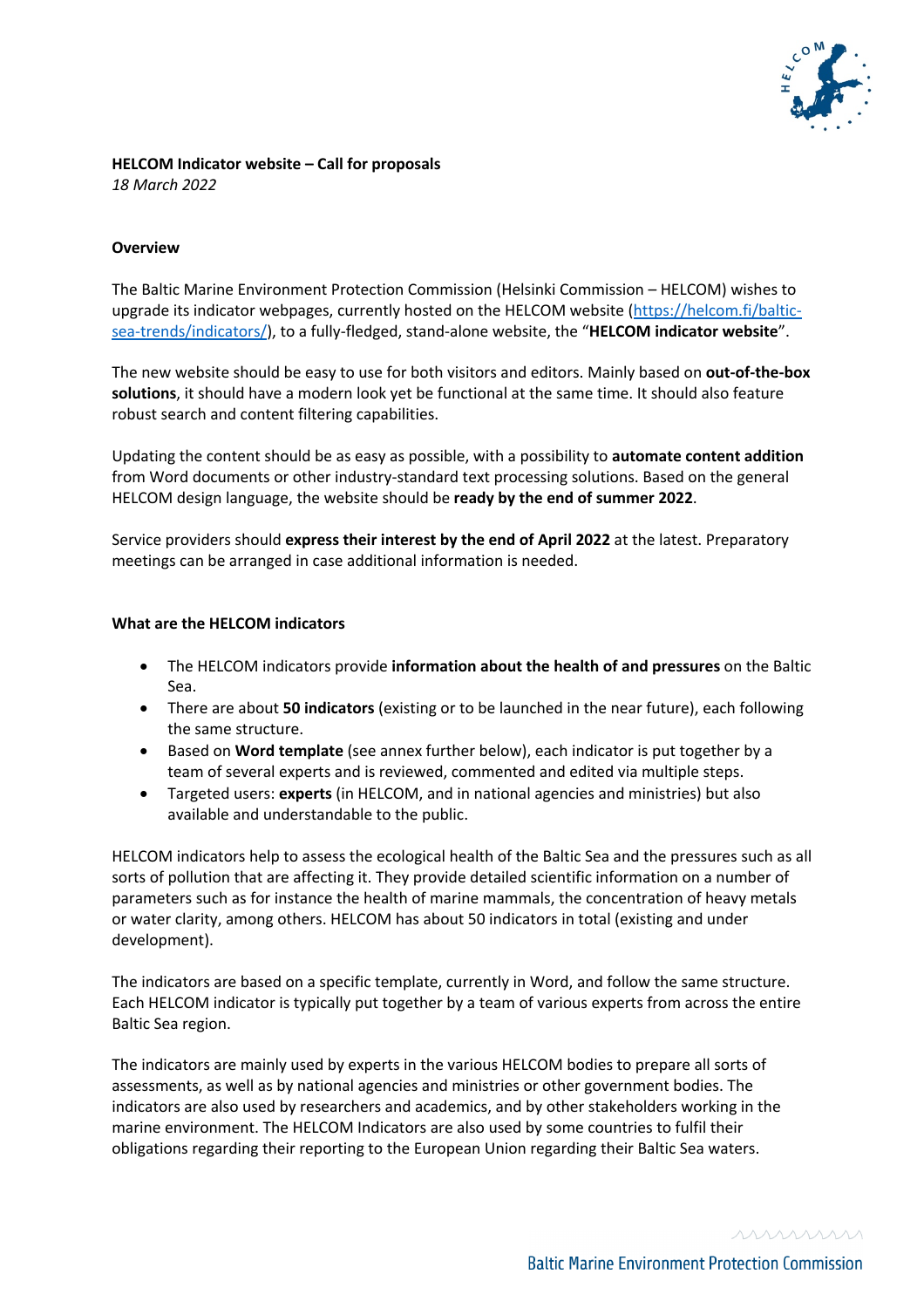# More information about the HELCOM indicators:

- Current HELCOM Indicator webpages: https://helcom.fi/baltic-sea-trends/indicators/
- HELCOM Indicator Manual: https://helcom.fi/wp-content/uploads/2021/01/BSEP175.pdf

## **Core issues to be considered when developing the new indicator website**

- **Content migration** from the original document (such as for instance Word) should be as easy as possible and **automated**. Each of the roughly 50 indicators will have its own Word document (mainly based on a standardised template). The reason for the choice of Word is that this is best suited for collaboration among the various experts (use of track changes etc.).
- **Template:** guidance should be given on how to best design the Word template to facilitate content migration and automation. It should be noted that a basic document has already been pre-filled for all indicators in Word.
- **Readability**: content of each indicator should be structured in a way to make access to each of its sections/chapters easy, such as for instance using accordions for each chapter.
- Each indicator follows an **identical structure**, but content may differ such as for instance in terms of word count, number of non-text elements etc.
- Most indicators will also have **non-text elements** such as images and figures (tables, graphs etc.). The amount and type of figures will greatly vary between indicators.
- HELCOM currently uses both **WordPress and SharePoint**, and the editors are well-versed in using these platforms. The indicator website should be based on similar technologies in order to facilitate its management as in-house knowledge is available.
- The indicator website should **follow the general design language** of HELCOM. Guideline and elements such as icons, colours, fonts etc. are available.
- The indicators will be **organized by topics** (eutrophication, biodiversity, hazardous substances etc.). Some indicators will also have nested sub-levels (see annex), such as for instance "Harbour porpoise" that will contain "Harbour Porpoise – distribution" and "Harbour Porpoise – abundance".
- The **first-level overview** of the 50 indicators should be **graphic and easy to understand** ("birds eye view"), for instance by using icons, colours etc.
- The website should be underpinned by a **robust search and filtering functionality**, based on a number of tags/keywords, categories, attributes etc.
- The system should allow for the overall material (per indicator) to be **downloaded** (e.g. as a PDF), including section specific downloads.
- **Archiving** solutions should be considered too.
- It is also critical that the system is **robust and expandable**, for example new indicators or movement between categories is expected in the future.
- System needs to facilitate **possibility for regular content update** by HELCOM staff.

# **Requirements**

### *General*

- Ease of use, for both users and admins/content editors
- Out-of-the-box solutions are preferred over customization
- Long shelf-life

*Content management and updating*

mmmn